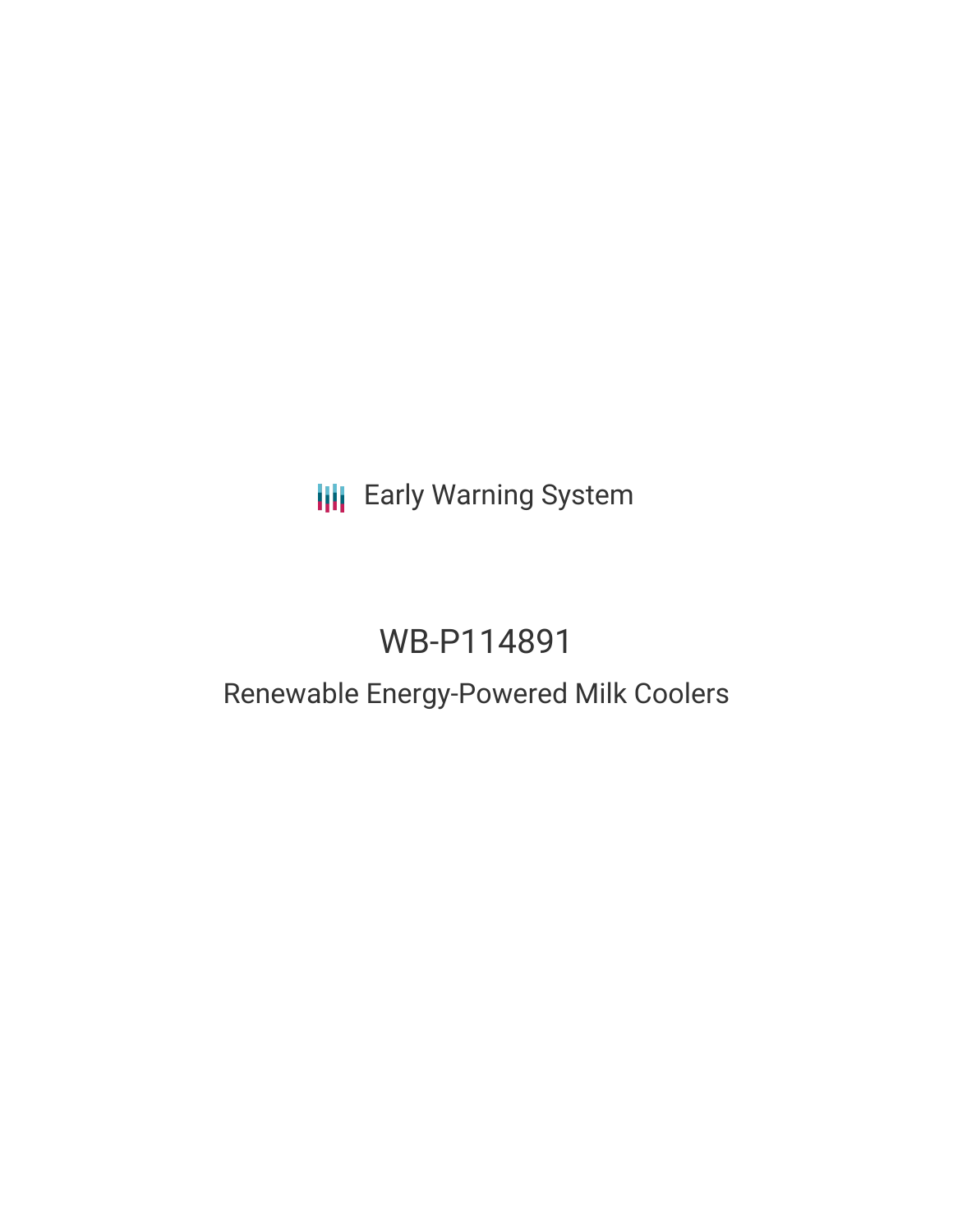

### **Quick Facts**

| <b>Countries</b>              | Uganda                                                     |
|-------------------------------|------------------------------------------------------------|
| <b>Financial Institutions</b> | World Bank (WB)                                            |
| <b>Status</b>                 | Proposed                                                   |
| <b>Bank Risk Rating</b>       |                                                            |
| <b>Borrower</b>               | UNIVERSITY OF GEORGIA, BIOLOGICAL AND AGR ENGINEERING DEPT |
| <b>Sectors</b>                | Energy                                                     |
| <b>Project Cost (USD)</b>     | \$0.20 million                                             |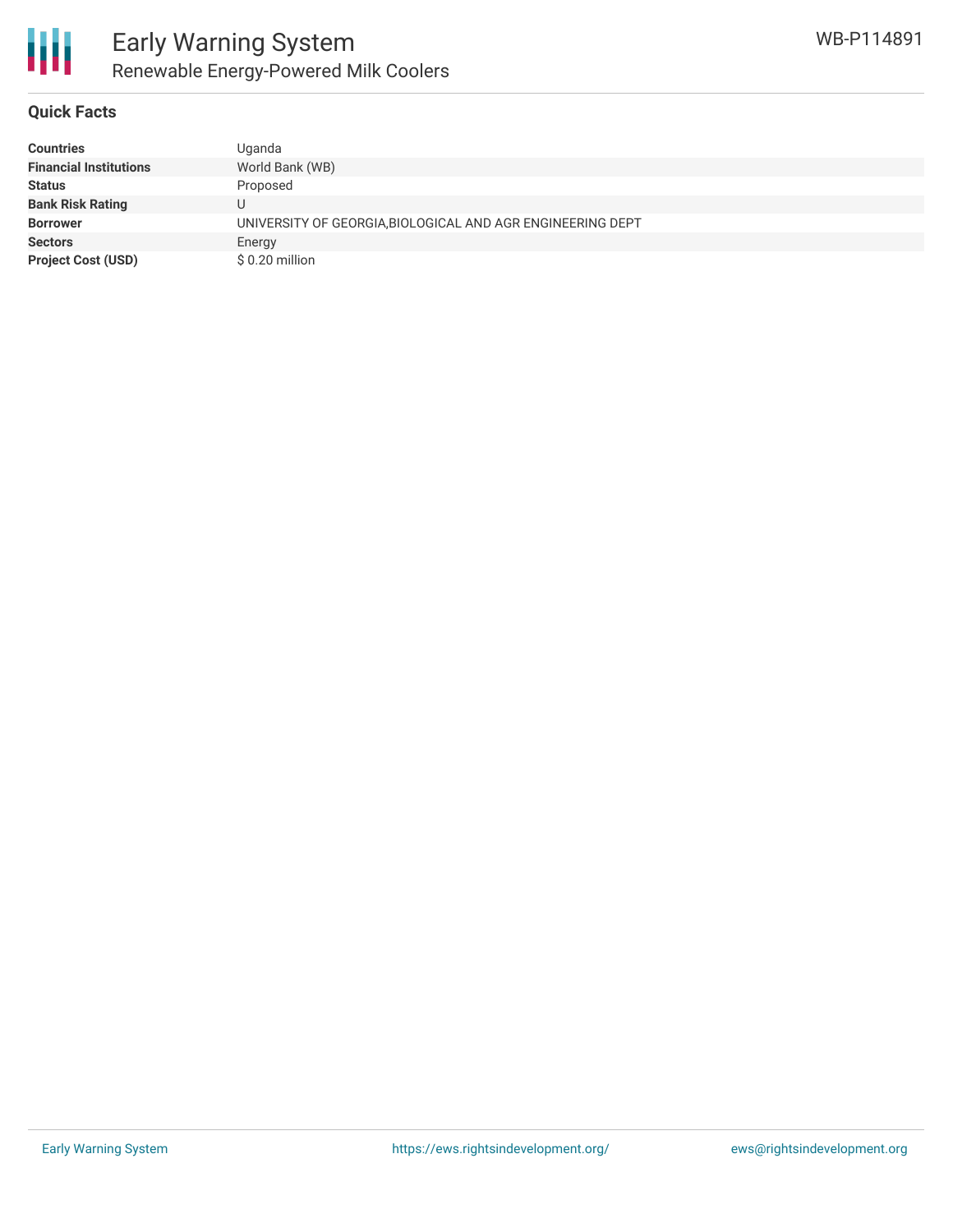

## **Project Description**

No project information available at the time of disclosure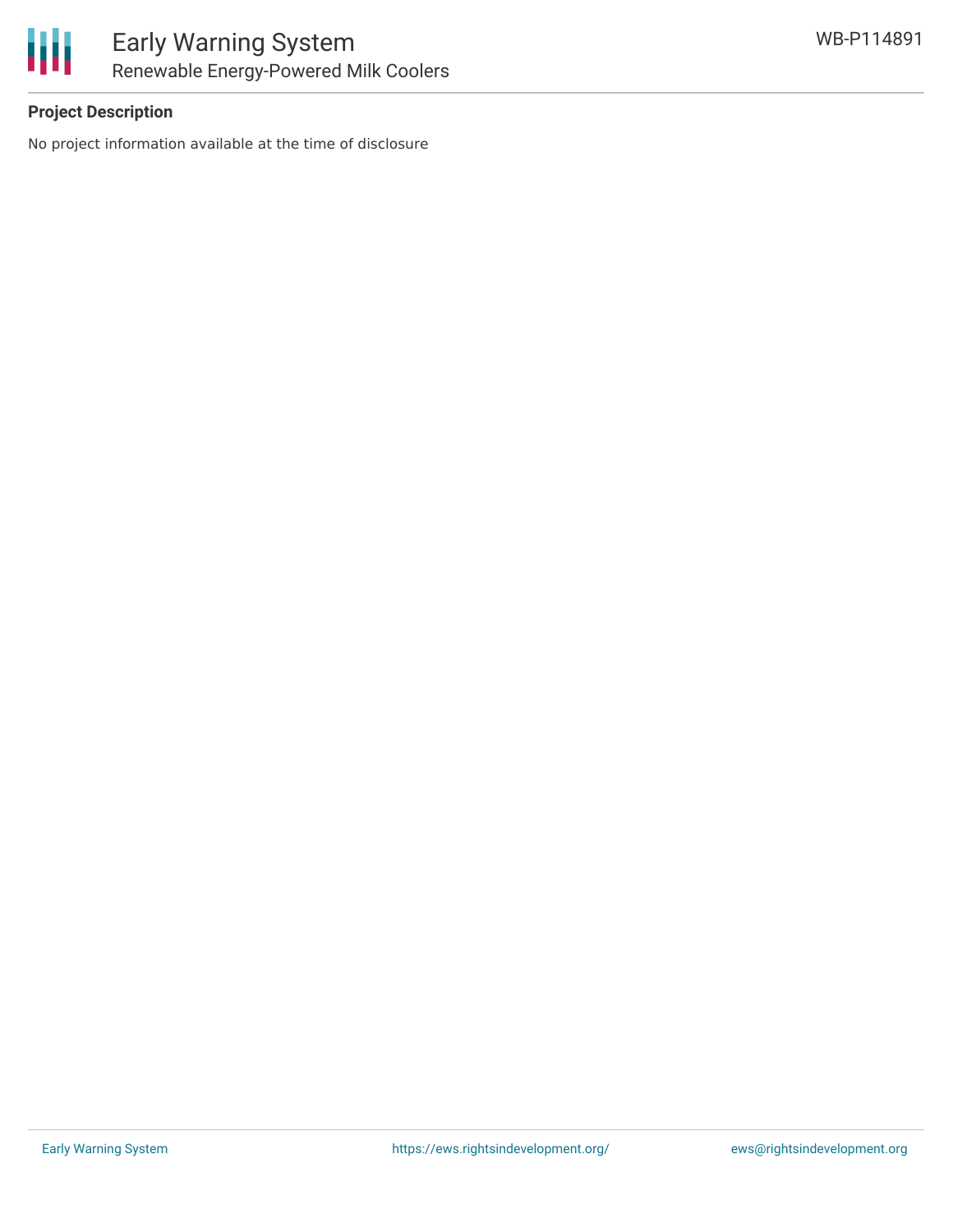

## **Investment Description**

World Bank (WB)